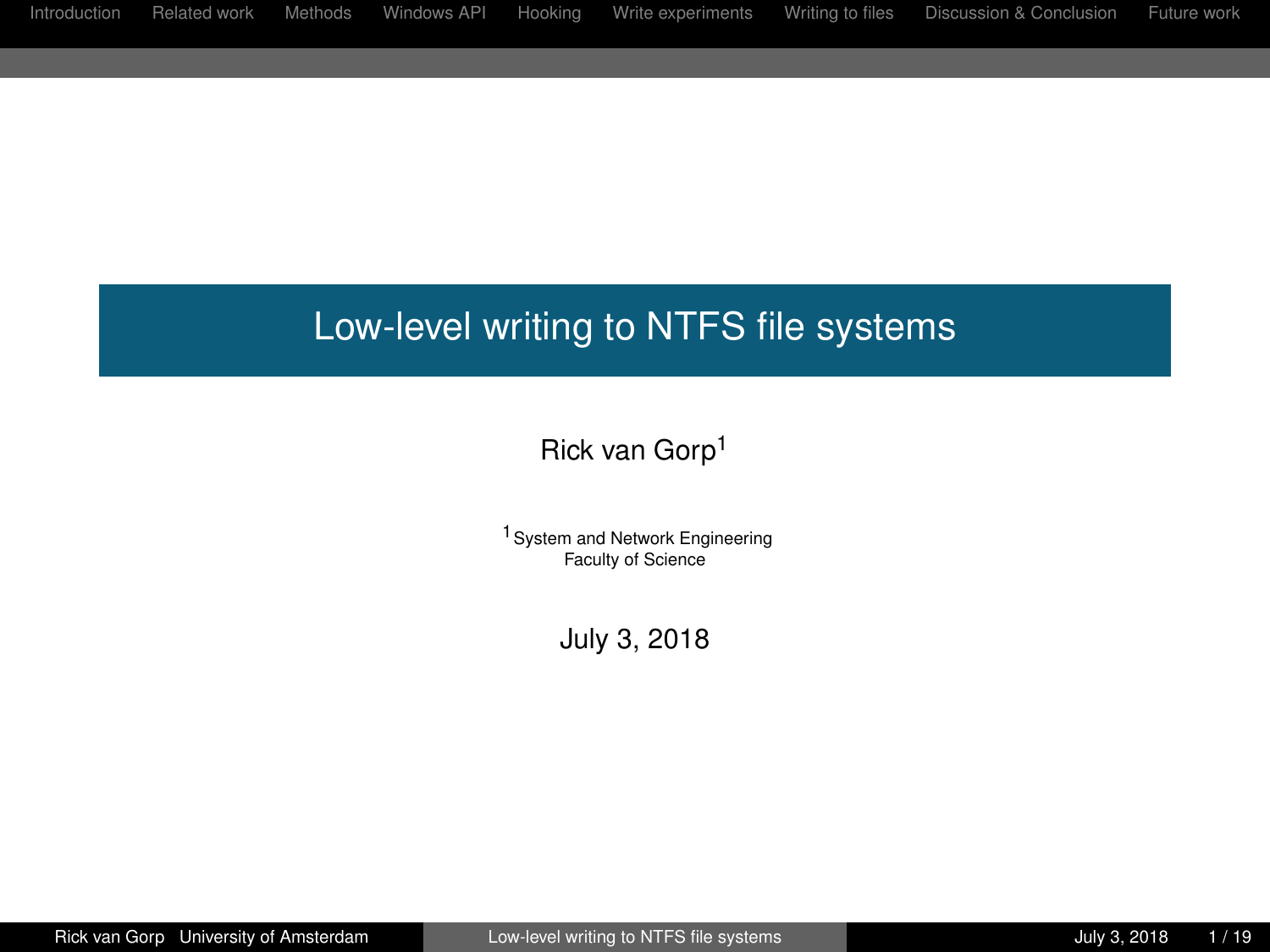## <span id="page-1-0"></span>Introduction

- Red teams: Unwriteable files or Endpoint Security
- Windows API allows interaction of user-mode with kernel-mode functions T.
- Endpoint security could monitor and block I/O activity
- **Low level-writing to NTFS drives: Bypass NTFS access lists and software hooks**
- **Allows user to overwrite or falsify data**

#### Research Question

In what way can data be written to an NTFS filesystem, such that hooks in write operations in Windows are bypassed?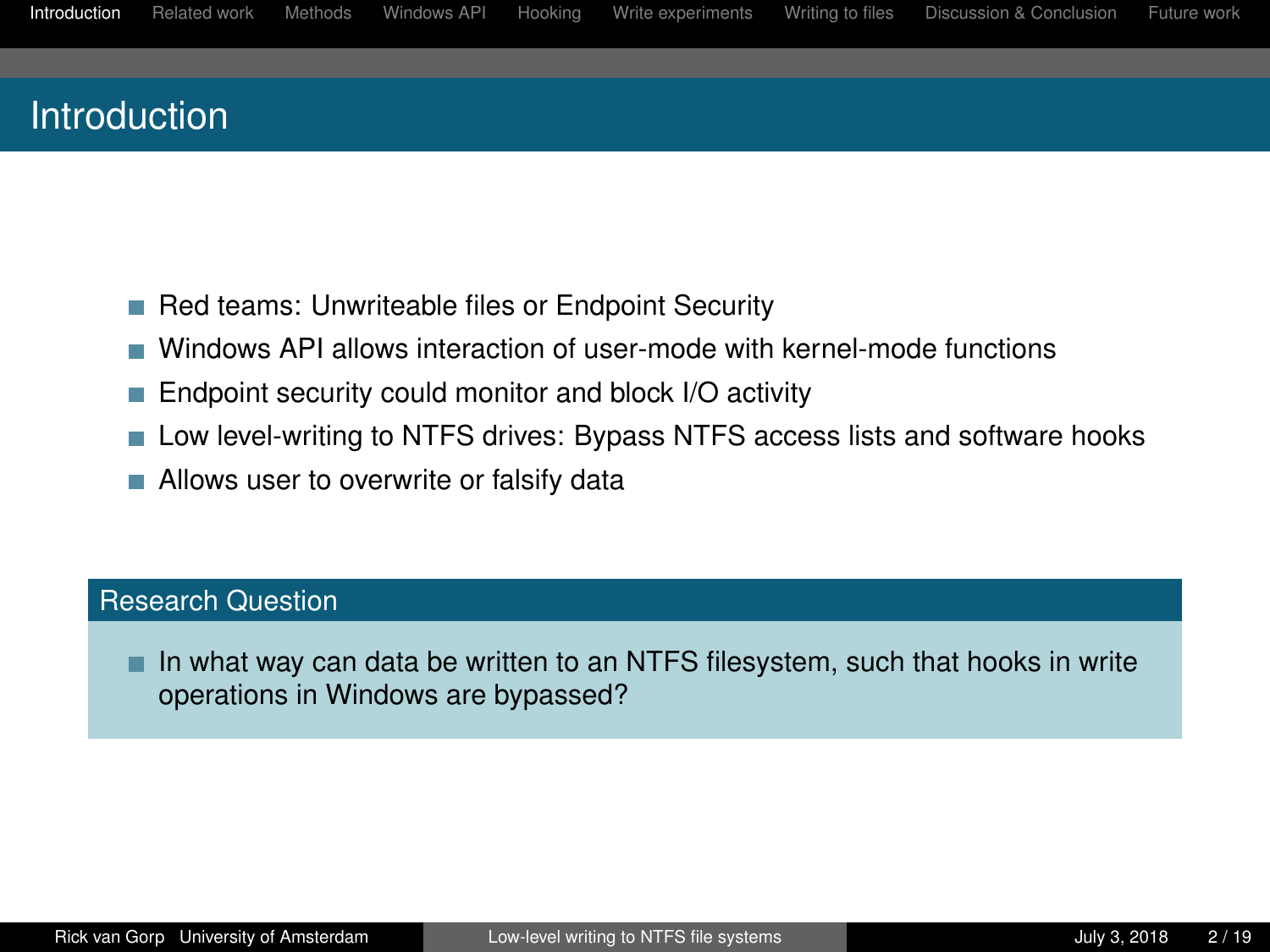## <span id="page-2-0"></span>Related work

- Joseph Bialek (2015) Created Invoke-Ninjacopy<sup>1</sup> that opens a read handle to an NTFS volume and parses the NTFS volume to retrieve files.
- Cloudburst Security (2016) Shellcode in malware bypasses Anti-Virus (AV) hooks by overwriting a function prolog the AV used to hook into the function.
- Blackhat USA, Udi Yavo and Tomer Bitton (2016) Identified security issues in the Windows hooking methods and described different hooking engines.

<sup>1</sup> https://github.com/clymb3r/PowerShell/tree/master/Invoke-NinjaCopy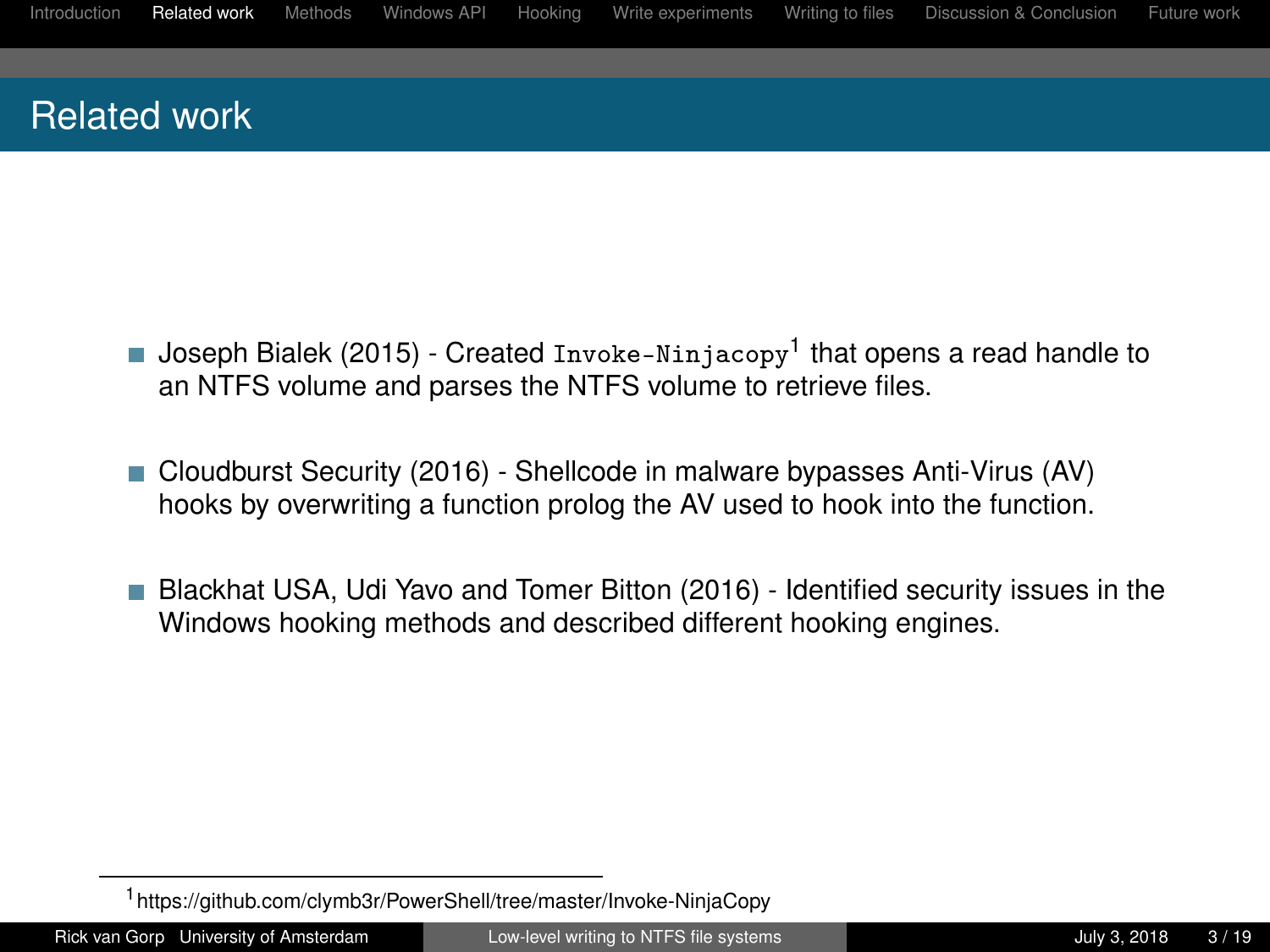<span id="page-3-0"></span>

## **Methods**

Research environment:

- Windows 10 Home Edition x64
- Windows 7 Home Edition x64 (Virtualbox and VMWare instance)

Methodology:

- **Desk research: Gather information regarding the Windows API and NTFS**
- Static analysis with IDA Free edition: Analyse Windows API user-mode and kernel-mode
- Write experiments: Test whether we can write directly to a raw disk or NTFS volume
- Attempt to verify the found implications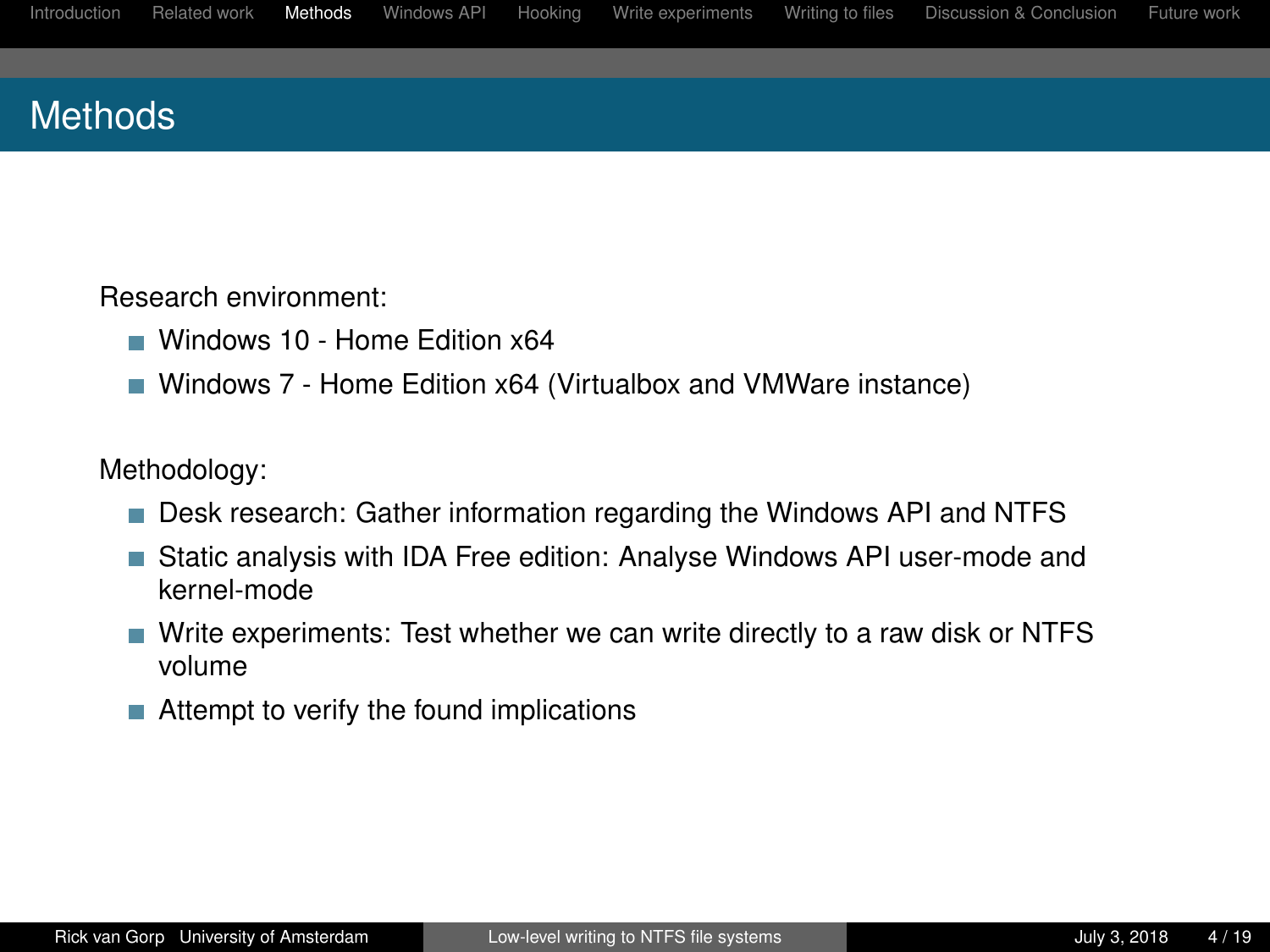## <span id="page-4-0"></span>Windows API - Write function



Figure 1: Windows API call follow-up scheme: user-mode and kernel-mode

<sup>1</sup> IRP = Input Output Request Packet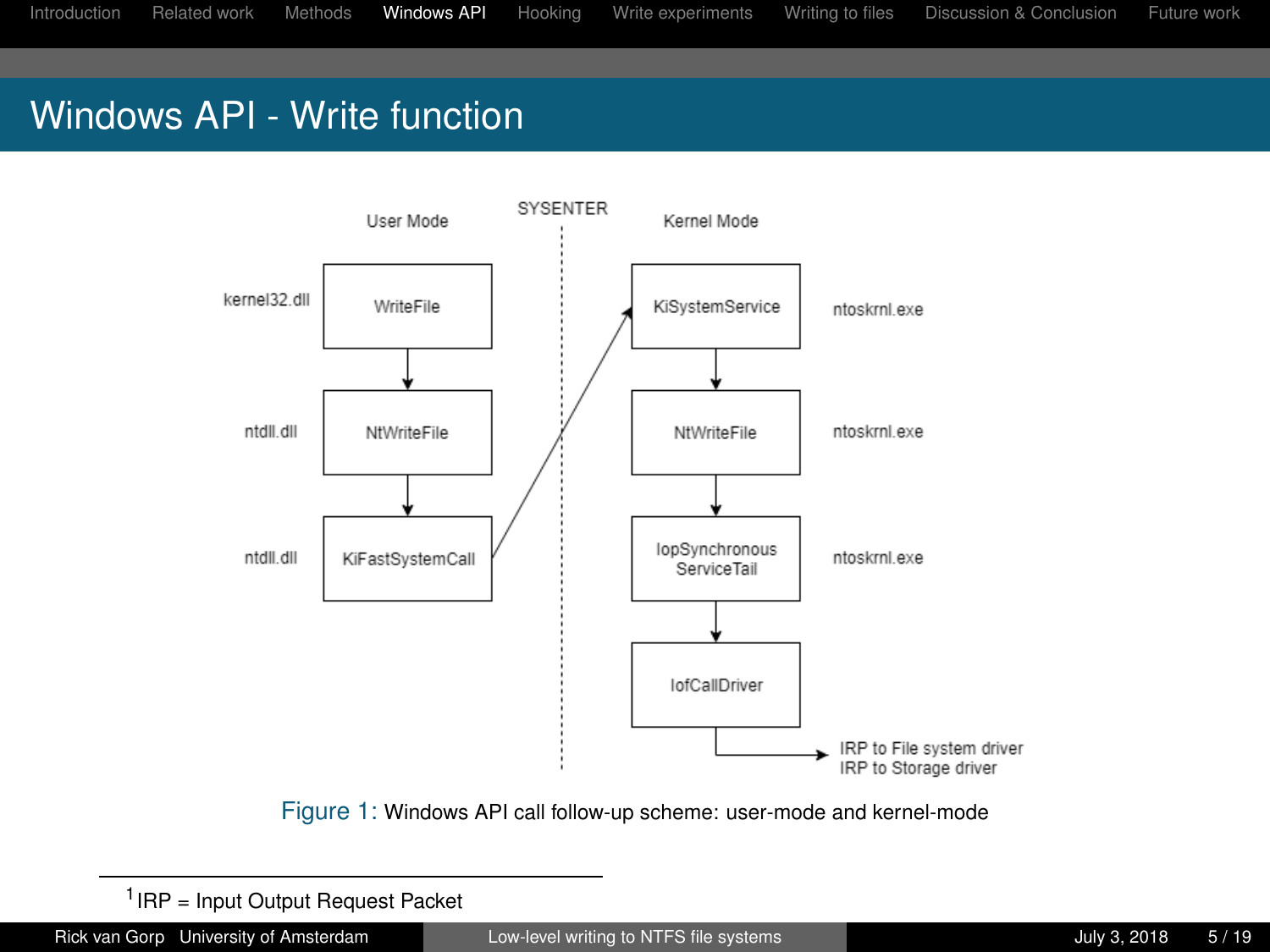## Windows API - Storage driver stack



Figure 2: Processing of IRP from the filter driver by storage class driver (Microsoft 2017<sup>2</sup>)

Rick van Gorp University of Amsterdam [Low-level writing to NTFS file systems](#page-0-0) July 3, 2018 6/19

<sup>2</sup> https://docs.microsoft.com/en-us/windows-hardware/drivers/ifs/filter-manager-concepts  ${}^{2}$ SRB = SCSi Request Block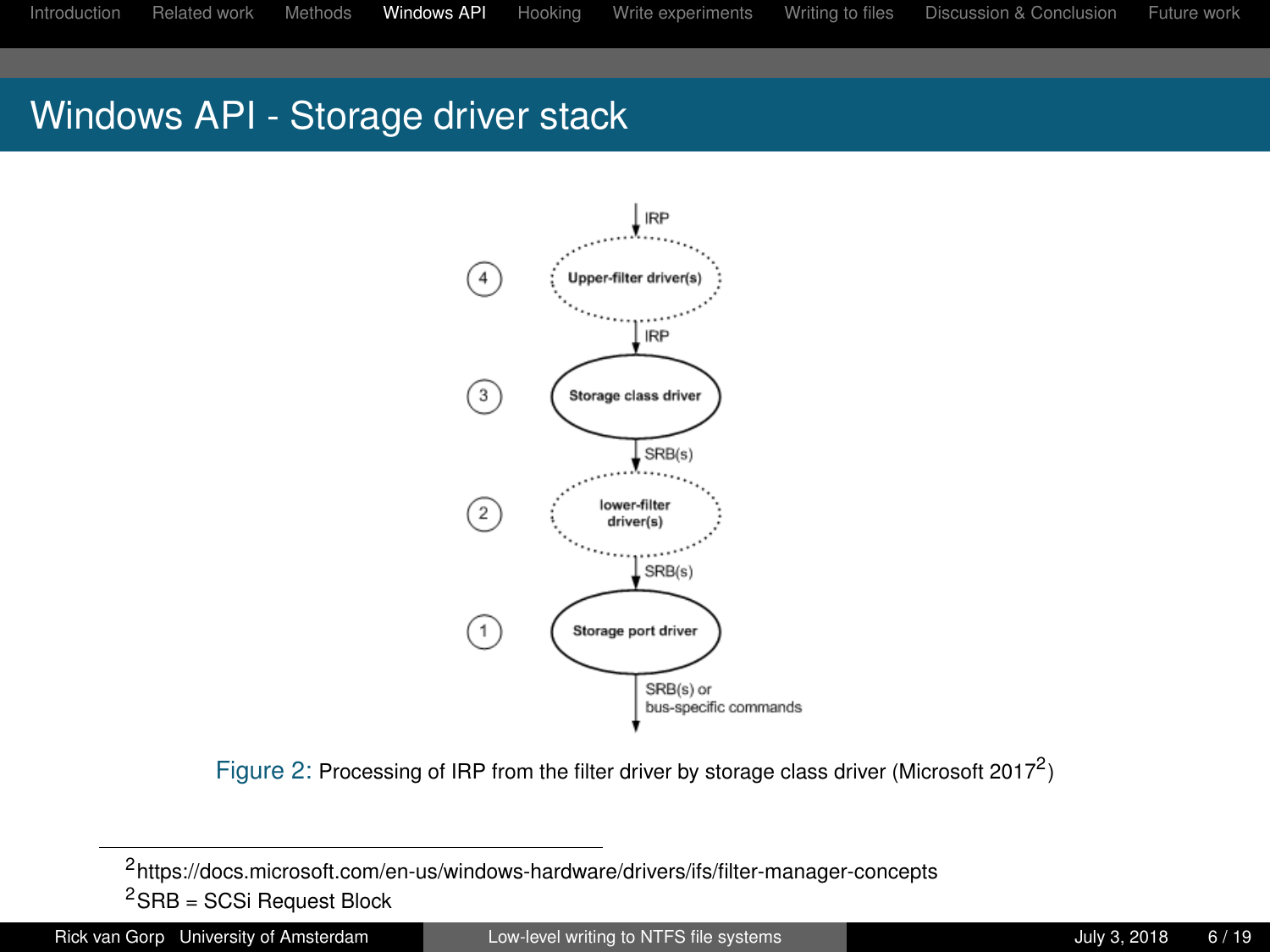# <span id="page-6-0"></span>Hooking - User-mode

- **Listen to or modify the behavior of a process by intercepting an instruction of a** program
- DLL-injection: Inject code into another process
- Import Address Table: Change memory address of target function
- Inline hooking:



Figure 3: Inline hooking example of NtCreateFile (UserPC.net 2017<sup>3</sup>)

3 https://userpc.net/wp-content/uploads/2017/12/InlineHook.png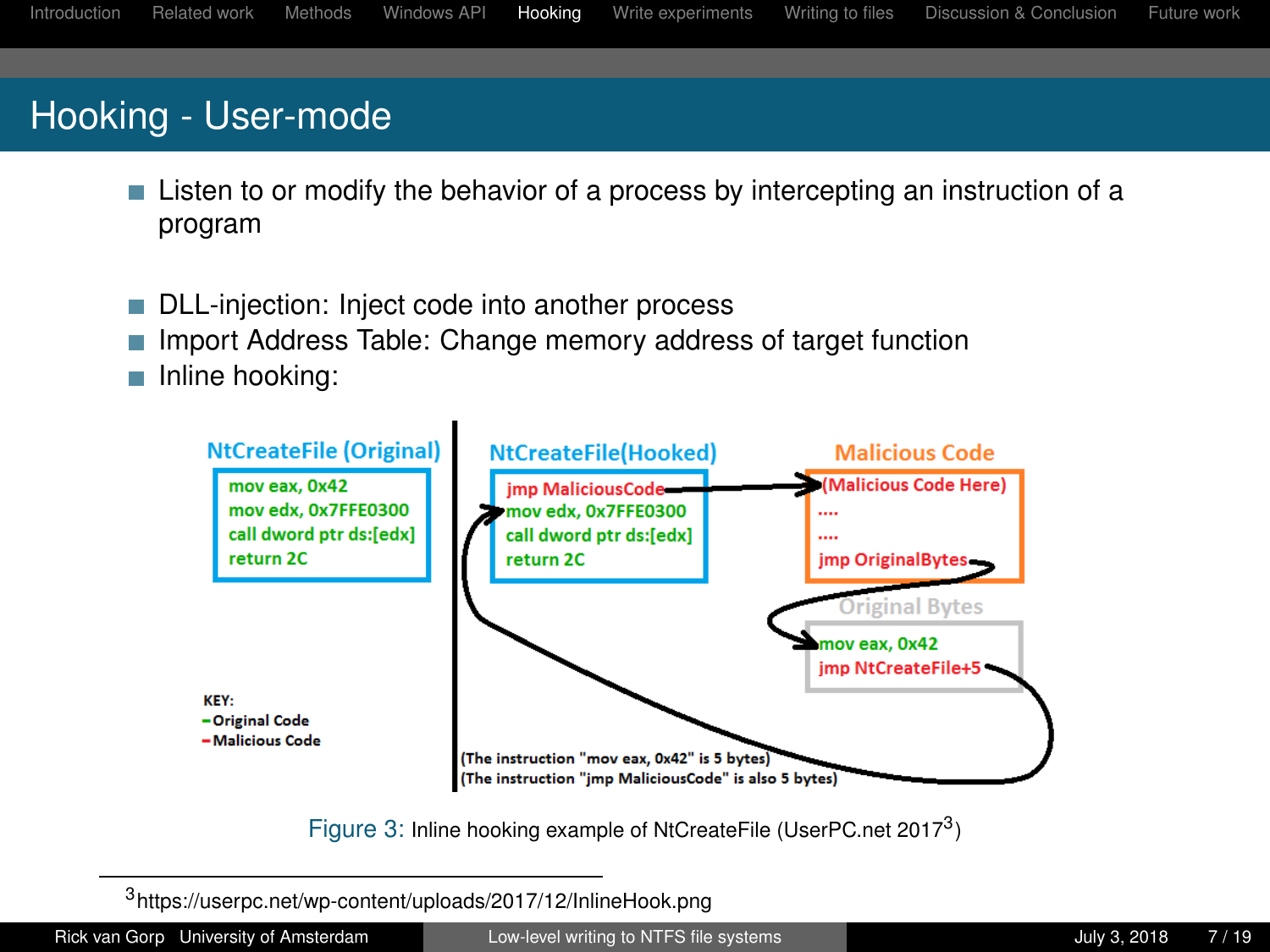# Hooking - Kernel-mode

- System Service Dispatch Table: Replace pointers for Nt-functions with pointers to own code.
- SYSENTER\_EIP: Replace register address with address of detour function.
- Interrupt Service Routines: Map interrupt with response. Replace address of response with hooking function.
- **IRP Major Function: Driver object contains function pointers, that are called from** other drivers through IoCallDriver. Other drivers could replace those pointers to its own functions.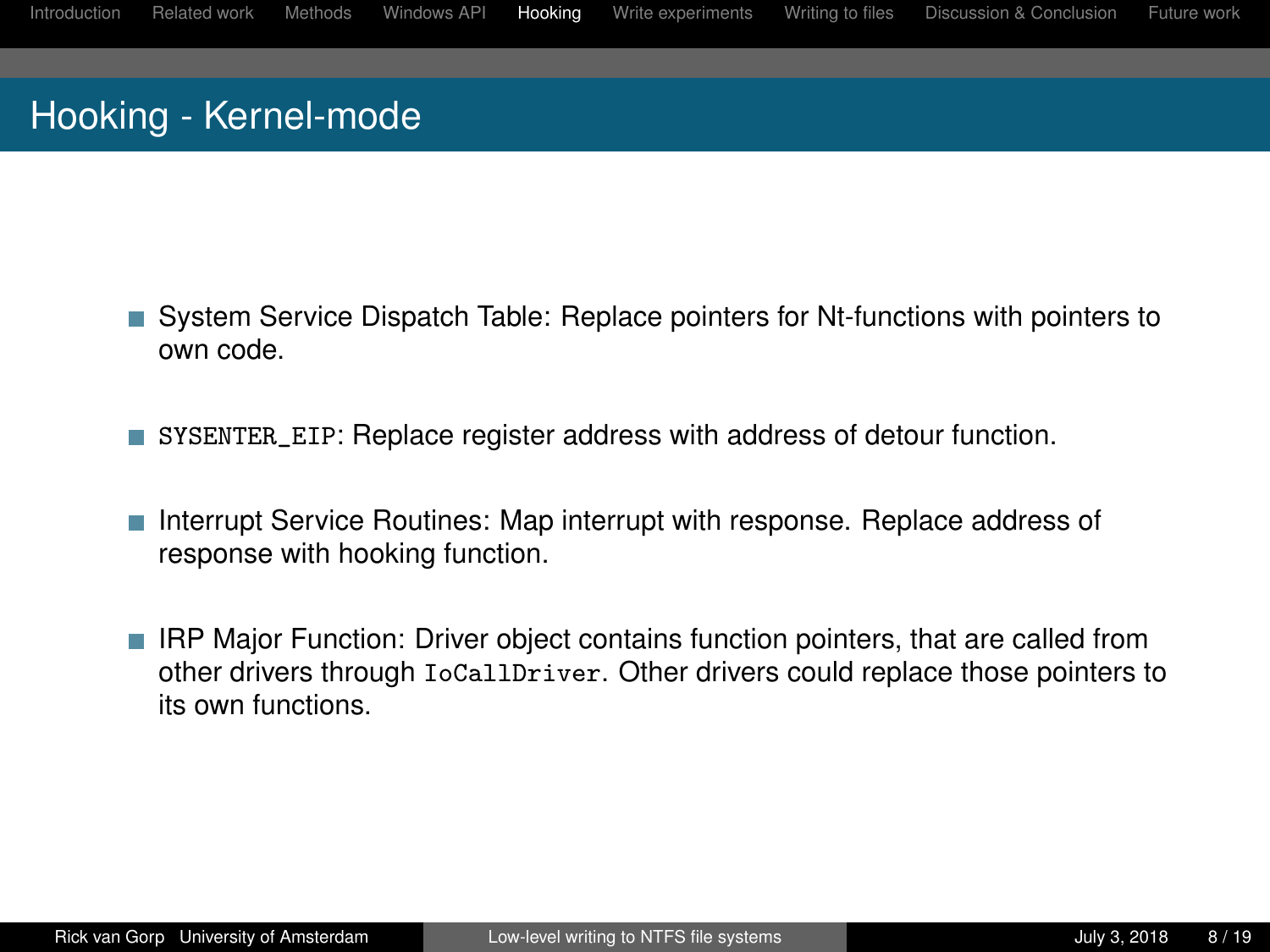## File system filter drivers

- Log, monitor, modify or prevent I/O operations related to the file system.
- Priority controlled by altitudes: Multiple Endpoint security companies are registered with Microsoft<sup>4</sup>.



Figure 4: Simplified I/O Stack with filter manager en three filter drivers (Microsoft, 2017<sup>5</sup>)

4 https://docs.microsoft.com/en-us/windows-hardware/drivers/ifs/allocated-altitudes

5 https://docs.microsoft.com/en-us/windows-hardware/drivers/ifs/filter-manager-concepts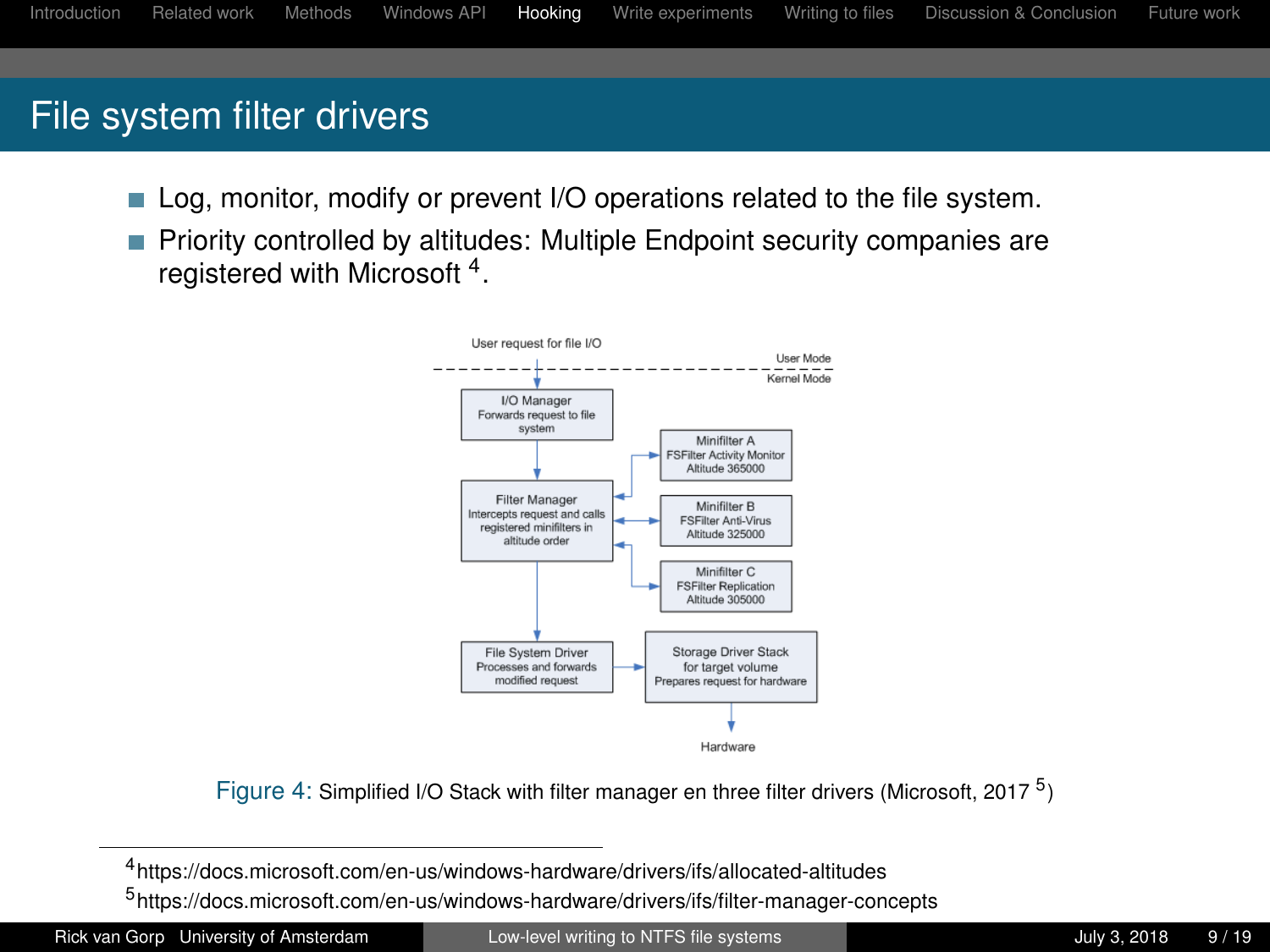## <span id="page-9-0"></span>Write experiments - Setup

Attempt to write to NTFS boot sector, Master File Table and file system space

#### Experiment 1

User-mode application<sup>6</sup>: Opens write-handle to volume/physical disk with CreateFile and WriteFile.

#### Experiment 2

Kernel-mode driver<sup>[6](#page-9-1)</sup>: Open write-handle to volume/physical disk with NtCreateFile and NtWriteFile.

#### Experiment 3

Kernel-mode driver<sup>[6](#page-9-1)</sup>: Write directly to storage class driver with IRP\_MJ\_WRITE and flag SL\_FORCE\_DIRECT\_WRITE.

<span id="page-9-1"></span><sup>6</sup> https://github.com/rickvg/low-level-ntfs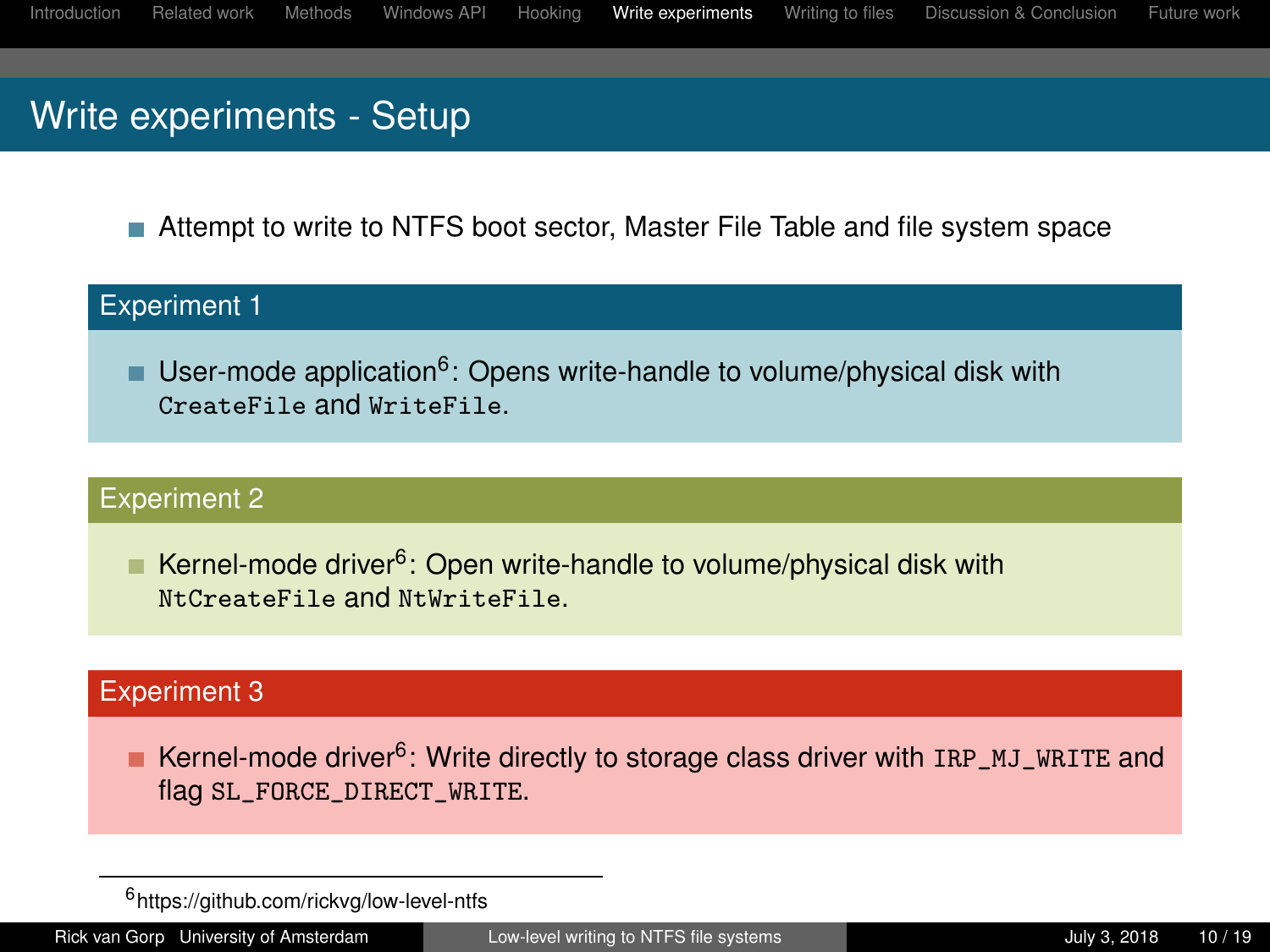## Write experiments - Results 1 & 2

|                            | Handle to volume | Handle to harddisk |
|----------------------------|------------------|--------------------|
| Write to file system       |                  |                    |
| Write to NTFS boot sector  |                  |                    |
| Write to Master File Table |                  |                    |
| Alert by Endpoint security | X                |                    |

Table 1: Results of write experiments sorted by writing to volume and harddisk

|                            | Handle to volume | Handle to harddisk |
|----------------------------|------------------|--------------------|
| Write to file system       |                  |                    |
| Write to NTFS boot sector  |                  |                    |
| Write to Master File Table |                  |                    |
| Alert by Endpoint security |                  |                    |

Table 2: Results of write experiments sorted by writing to volume and harddisk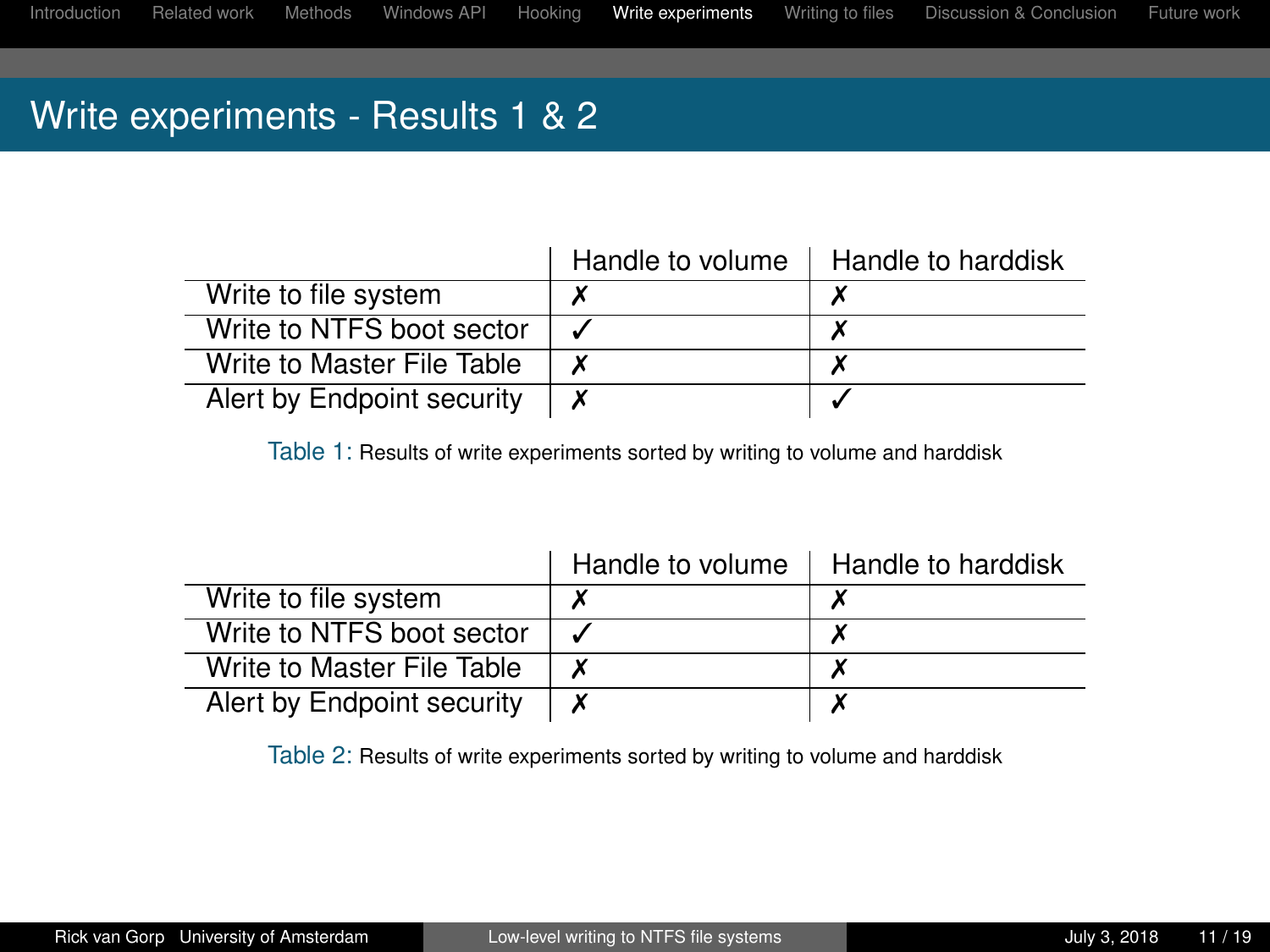### Write experiments - Results 3

|                            | IDE | <b>SATA</b> | SCSI | <b>SAS</b> |
|----------------------------|-----|-------------|------|------------|
| Write to file system       |     |             |      |            |
| Write to NTFS boot sector  | х   |             |      |            |
| Write to Master File Table | х   |             |      |            |
| Alert by Endpoint security | х   |             |      |            |

Table 3: Results of write experiments while directly communicating with the storage class driver, sorted by storage technology

- SATA & IDE: Invalid SCSI block request: No proper translation between IRP and SRB.
- **Possible solution: Communicate with storage port drivers directly using own SRBs.**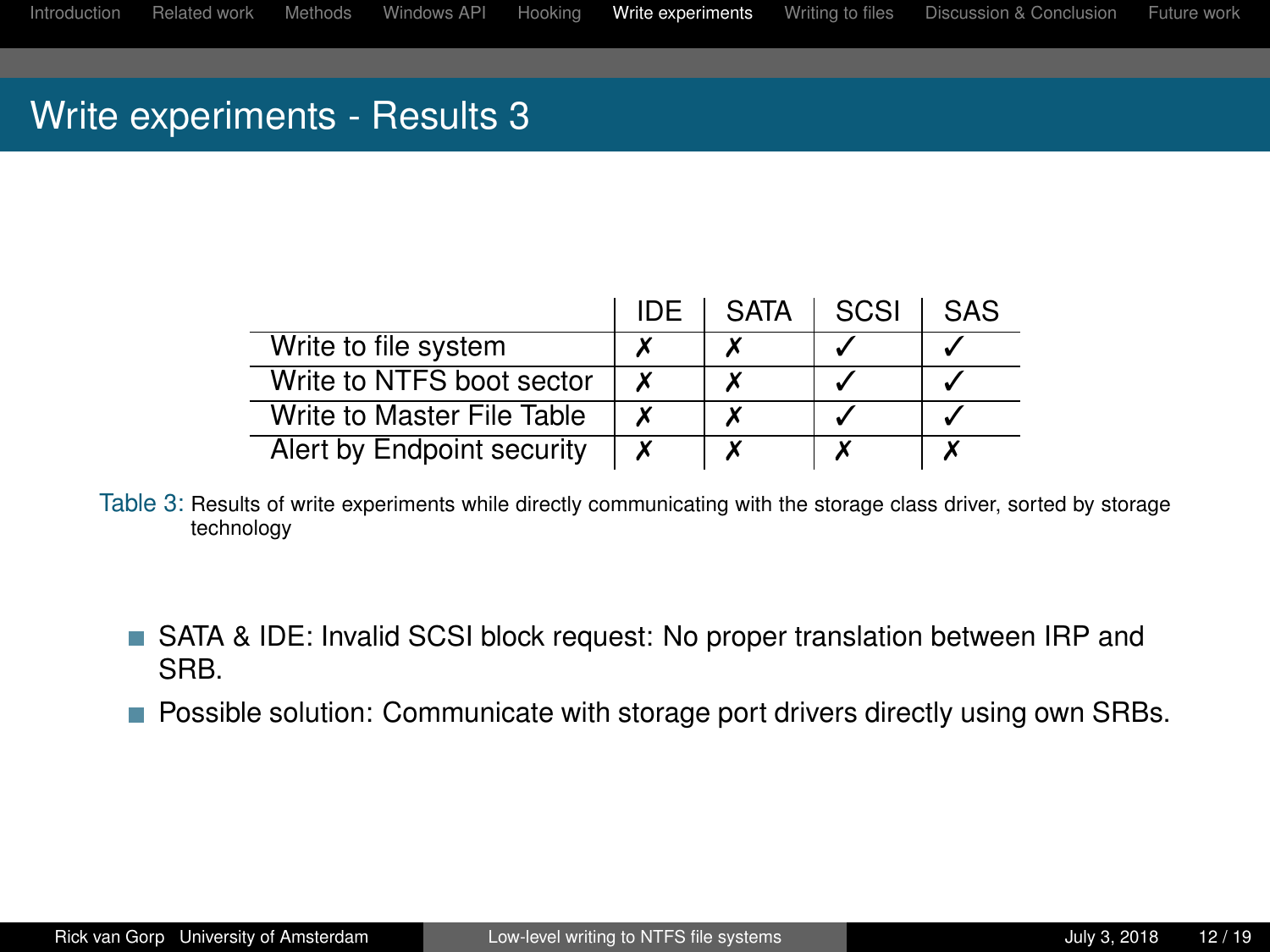## <span id="page-12-0"></span>Writing to files on an NTFS volume

- Experiments: Raw disk access possible
- Objective: Locate the data linked to files П
- Open a read handle to the raw disk and read its contents П
- Locate the NTFS volume: Identified by hex-string EB 52 90 4E 54 46 53
- Parse the boot sector to identify the location of the Master File Table T.
- **Parse the Master File Table (MFT) to locate the data in the volume using data runs**
- Overwrite the file data at the location specified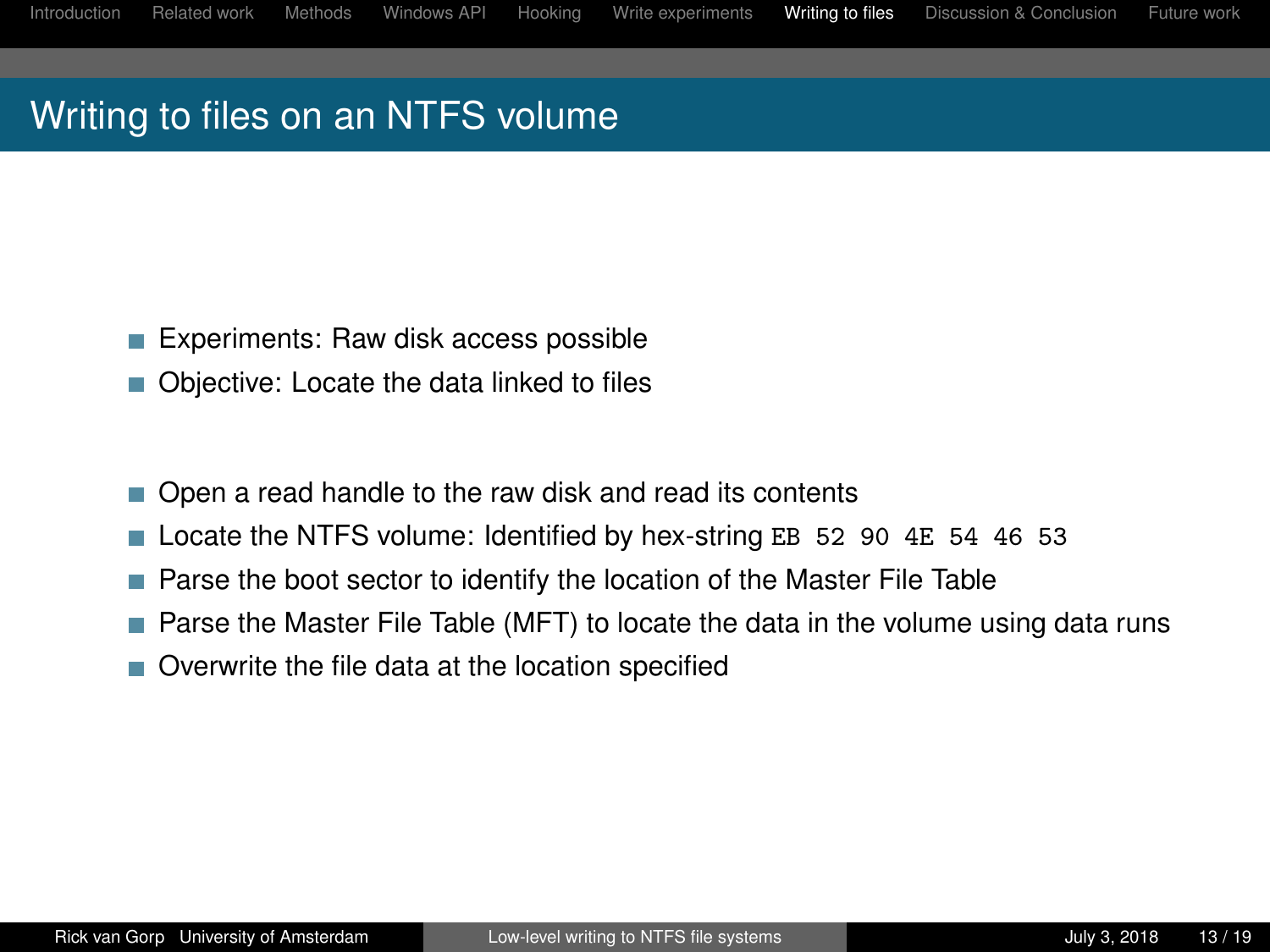### Writing to files on an NTFS volume - Parsing the boot sector

Data in table [4](#page-13-0) resides in the BPB-section<sup>7</sup> of the boot sector, starting at offset 0xB

| Offset (hex) | Length  | Value                                                      |
|--------------|---------|------------------------------------------------------------|
| 0x0B         | 2 bytes | Bytes per sector $(S_{bytes})$                             |
| 0x0D         | 1 byte  | Sectors per cluster $(C_{sectors})$                        |
| 0x28         | 8 bytes | Total amount of sectors                                    |
| 0x30         | 8 bytes | Logical cluster number of MFT (MFT <sub>clusterloc</sub> ) |
| 0x38         | 8 bytes | Logical cluster number copy MFT                            |
| 0x40         | 1 byte  | Clusters per MFT record                                    |
| 0x44         | 1 byte  | Clusters per index buffer                                  |

<span id="page-13-0"></span>Table 4: Sector and Cluster information and MFT location information offsets within BPB of NTFS bootsector

Calculate MFT position in bytes: *ByteLocMFT* = *Sbytes* ∗ *Csectors* ∗ *MFTclusterloc*

<sup>7</sup>Bios Parameter Block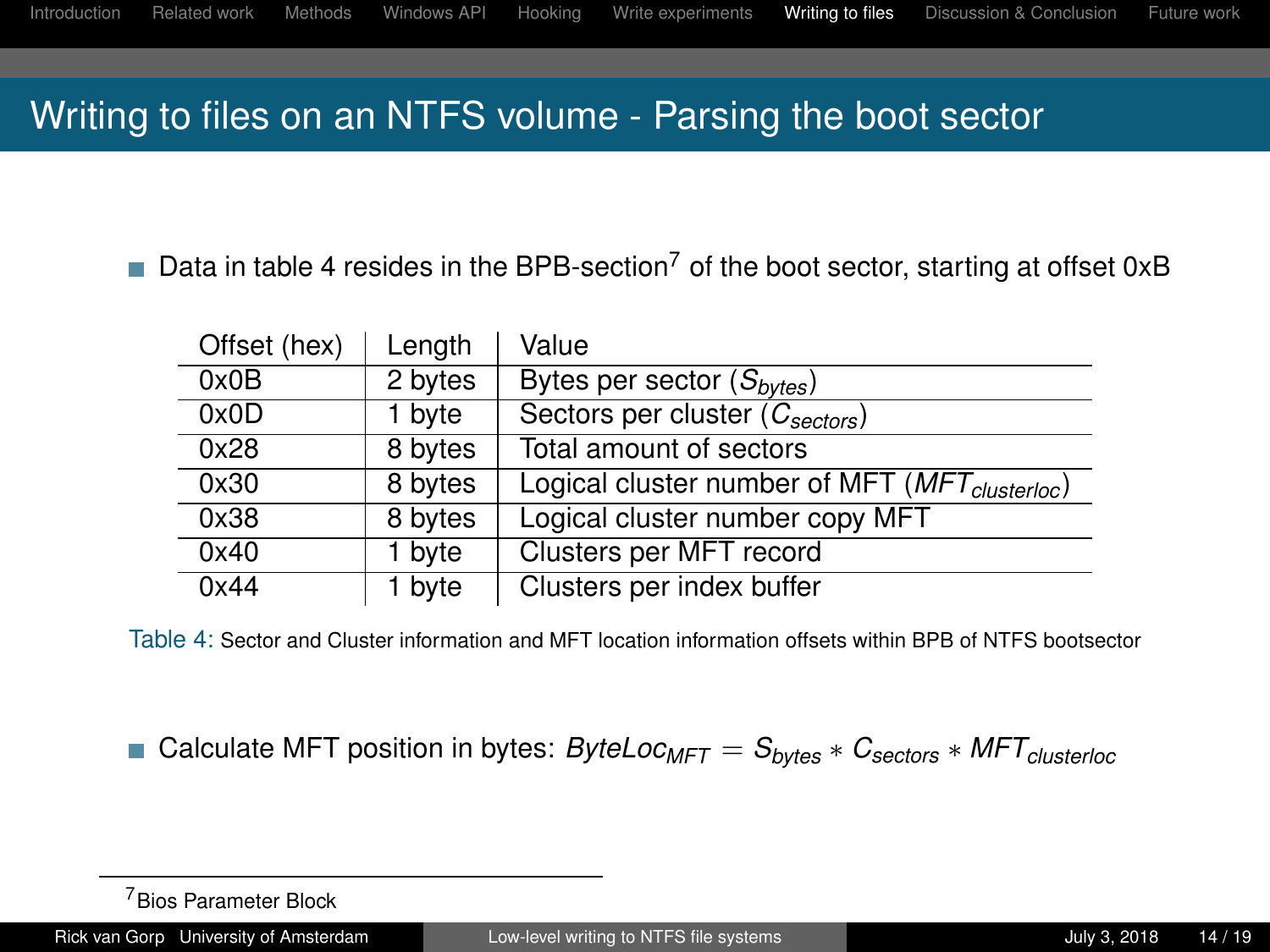## Writing to files on an NTFS volume - Parsing the MFT (1)

- Check whether file is deleted or still available
- Get location of attributes and find filename and data

| Offset (hex) | Length  | Value                                     |
|--------------|---------|-------------------------------------------|
| 0x0          | 4 bytes | FILE, if invalid BAAD                     |
| 0x14         | 2 bytes | Attribute offset                          |
| 0x16         | 2 bytes | $\overline{00}$ $\overline{00}$ = Deleted |
|              |         | $0100 =$ Allocated                        |
|              |         | $0200 =$ Directory deleted                |
|              |         | $0300$ = Directory allocated              |
| 0x18         | 4 bytes | Actual record size                        |
| 0x1C         | 4 bytes | Physical record size                      |

Table 5: Relevant entries of an MFT-record that point to the filename and data of file and contain length data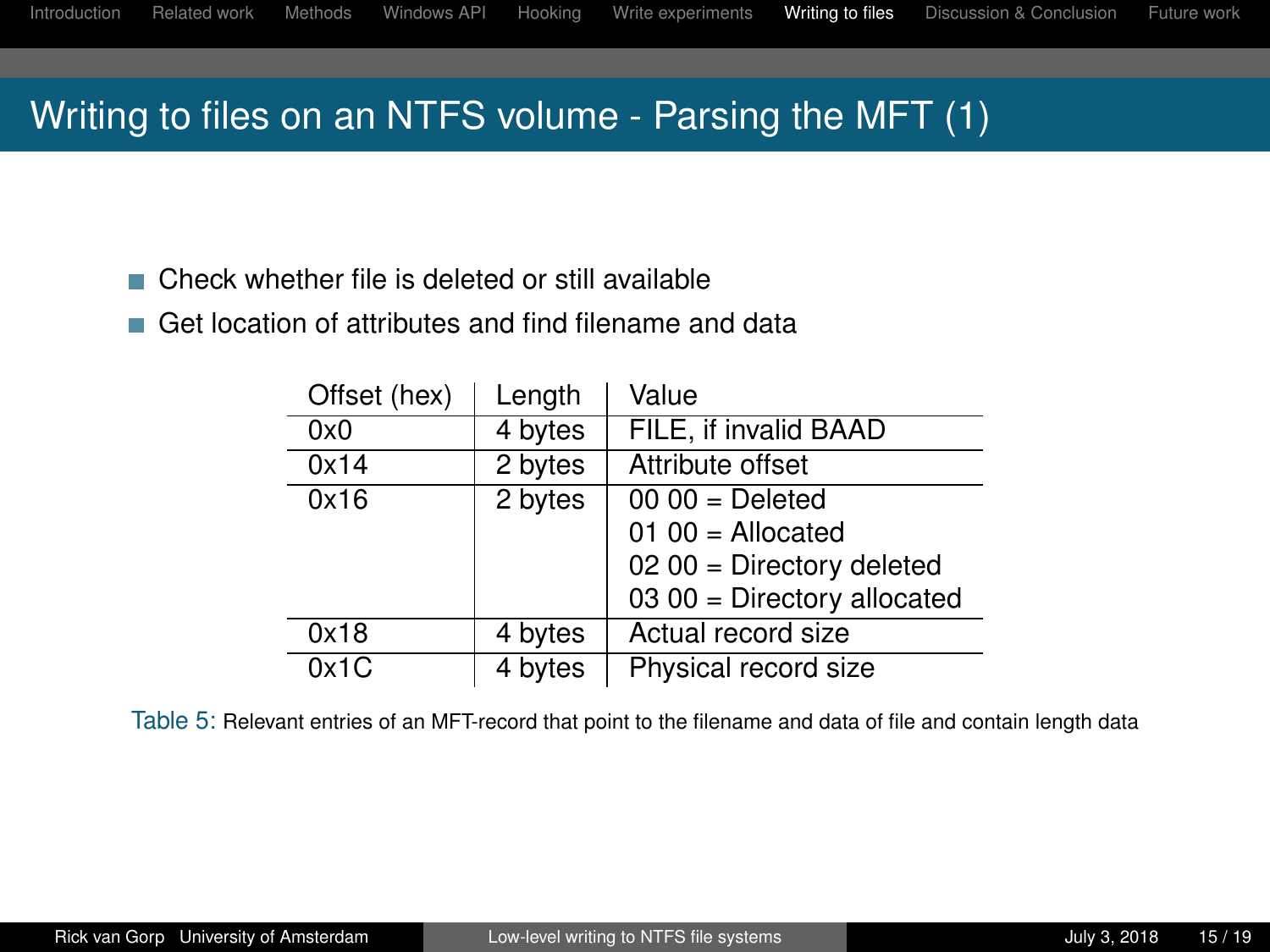# Writing to files on an NTFS volume - Parsing the MFT (2)

- First four bytes: Attribute type (30 00 00 00 for filename) (80 00 00 00 for data)
- Attribute contains resident or non-resident header
- If attribute does not match: Get attribute length at offset 0x4 and skip attribute

| Offset (hex)   Length |                                   | Value                   |
|-----------------------|-----------------------------------|-------------------------|
| 0x0                   | 1 byte                            | Header                  |
| 0x1                   | Defined by first 4 bits of header | Cluster count           |
| <b>Unknown</b>        | Defined by last 4 bits of header  | LCN <sup>8</sup> Offset |

Table 6: NTFS Data run structure repeated x times and terminated by 00, where the actual location of the data is shown at LCN offset

■ Data at location of LCN offset(s) can be overwritten, which results in overwriting file data

<sup>&</sup>lt;sup>8</sup>Logical Cluster Number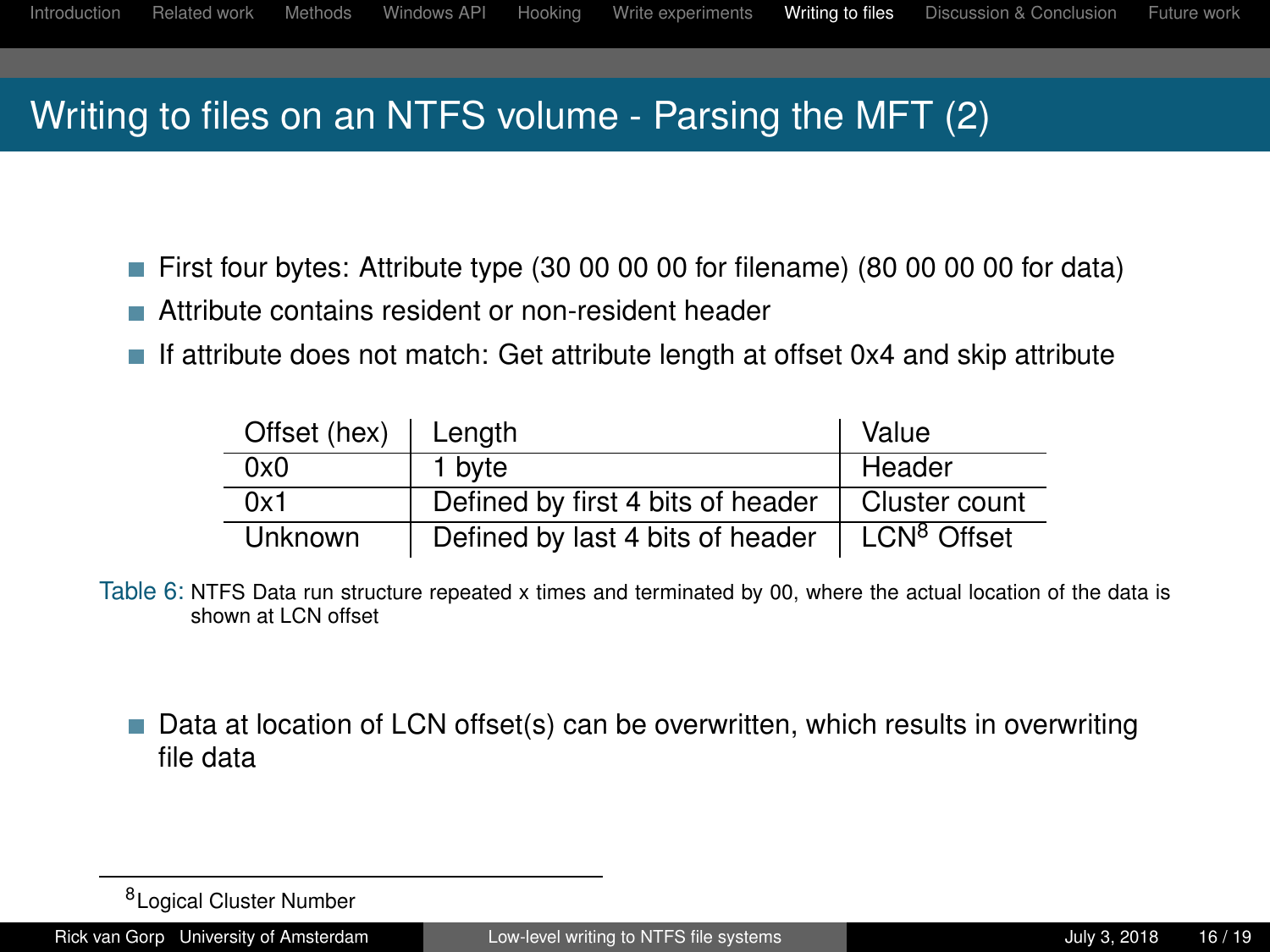<span id="page-16-0"></span>

- **EXEC** Access to raw disk, without communicating to the file system driver, results in bypass of NTFS permissions: Write data to any file on the system.
- **Endpoint security software that blocks write operations at minifilter driver level can** be bypassed in that function, since the IRP does not pass the minifilter driver. Malicious code can be written to any location on the disk.
- **Possible to intercept IRP\_MJ\_WRITE with an IRP hook, attached to the storage** class or storage port driver.
- Kernel mode drivers unsigned: On x64-systems load after disabling driver signature enforcement (DSEFix<sup>9</sup>).
- Endpoint security might detect loading of unsigned kernel mode drivers.

<sup>9</sup>https://github.com/hfiref0x/DSEFix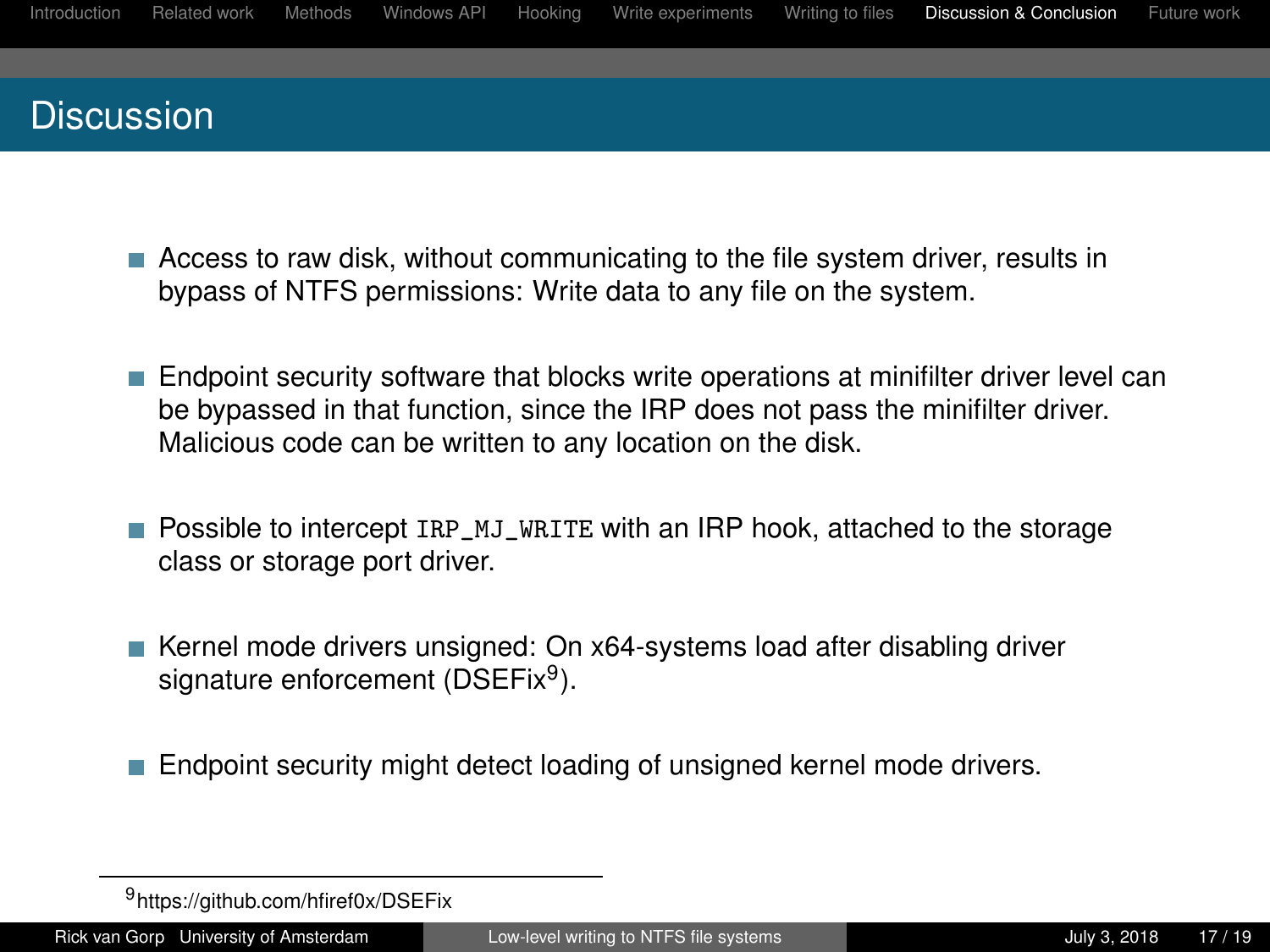## Conclusion

- From user-mode: the location pointer to the Master File table can be changed using write handle to volume
- **From kernel-mode: Raw write access to the disk is possible by building an IRP.** 
	- **Bypass NTFS Access lists**
	- $\blacksquare$  Bypass Endpoint security that operates at minifilter driver level
	- Bypass software hooks on write operations higher than the storage class layer
	- SL\_FORCE\_DIRECT\_WRITE flag must be set.
	- User-mode application could send data to the driver to write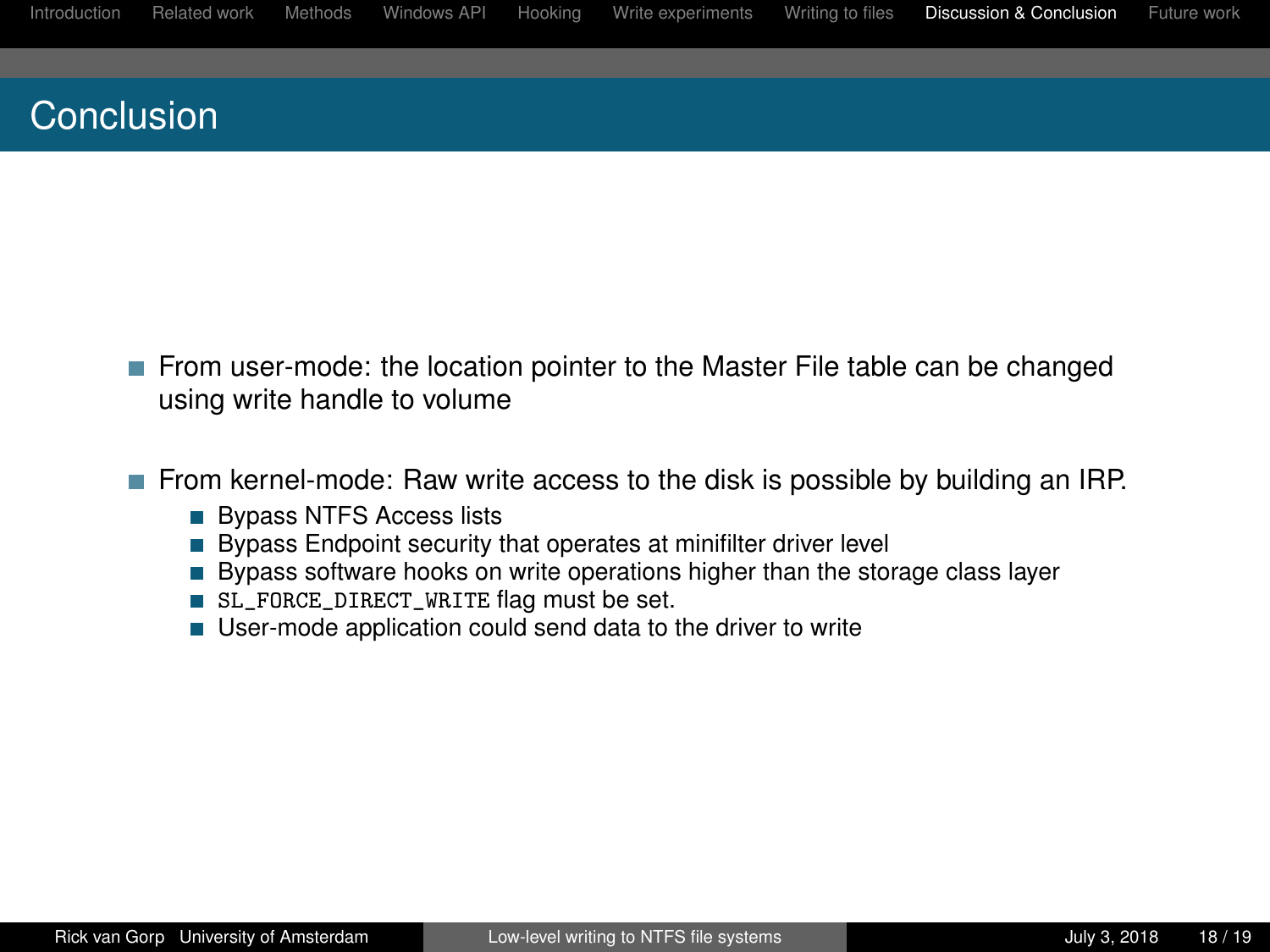### <span id="page-18-0"></span>Future work

- Research lower level methods that directly communicate with the storage port drivers. Requires specific commands for ATA and IDE based harddisks.
- Verify whether the writing methods bypass Endpoint security solutions that might be hooked to write-related functions on a lower level than storage class.
- Research new techniques for loading unsigned kernel mode drivers or methods that use vulnerabilities in already signed drivers to communicate with the storage drivers.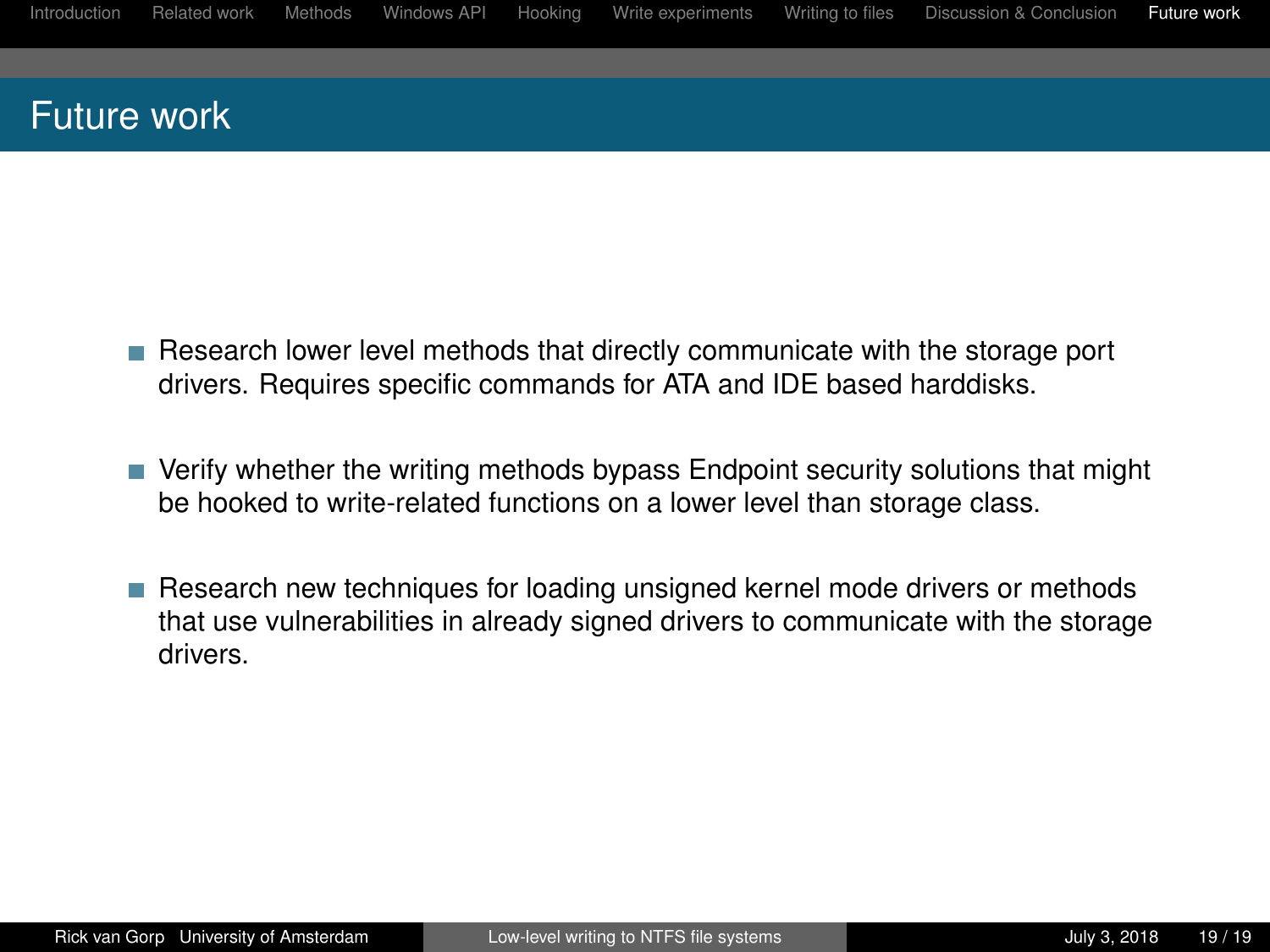## Bonus - Detection rates of Internet Security Solutions

- Results: Detection of several Internet Security solutions
- Default settings: Writing detection only happens when an on-access feature is enabled
- Worm: Loveletter.vbs

| Regular write                    |  |  |  |
|----------------------------------|--|--|--|
| Loading driver                   |  |  |  |
| Communication with driver        |  |  |  |
| <b>DSEFix activity</b>           |  |  |  |
| Write from kernel driver to disk |  |  |  |

Table 7: Detection of writing malicious code to the disk by Internet Security solutions from user-mode and kernelmode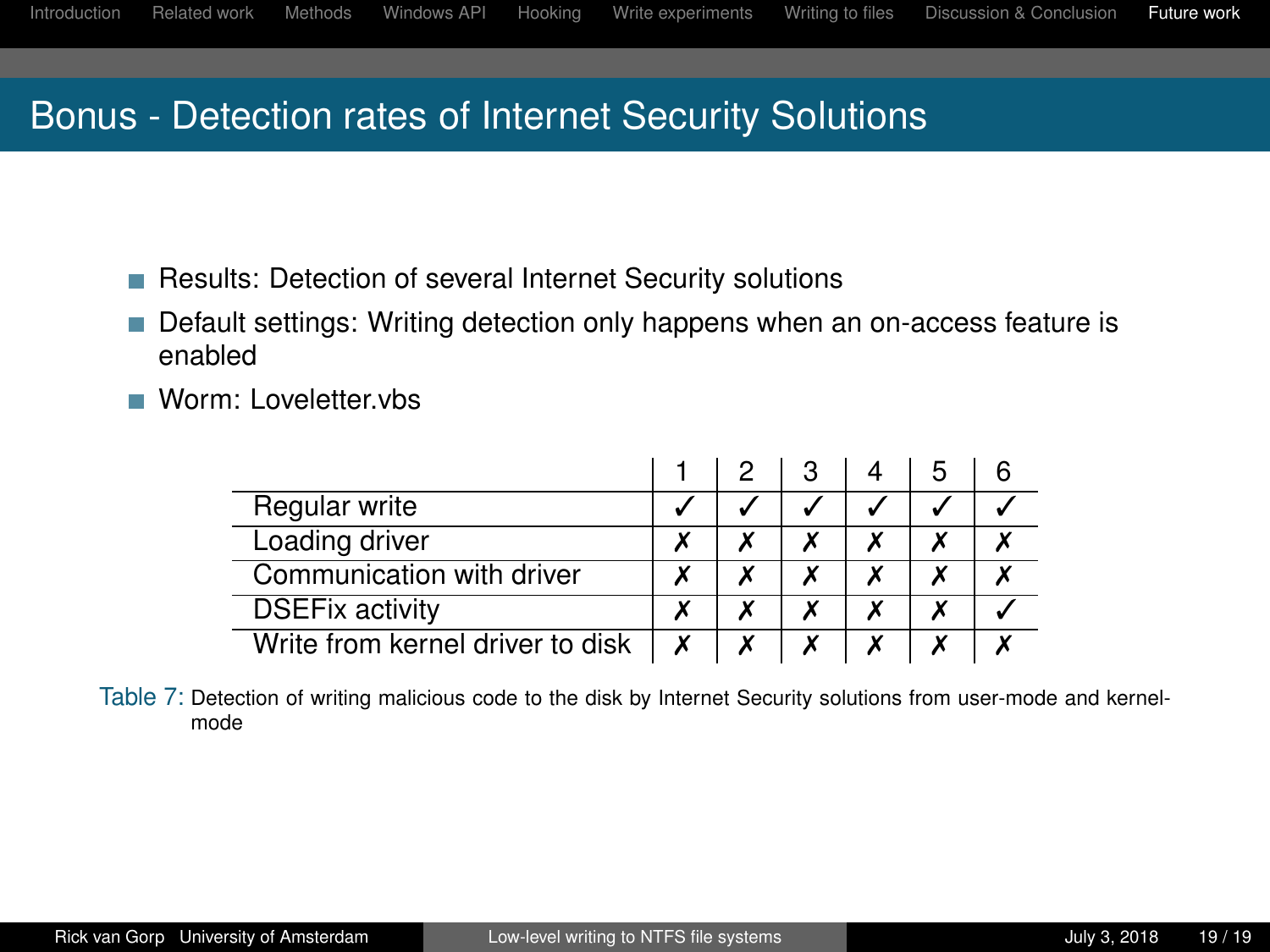### Bonus 2 - Use cases

Write malicious content:

- Situation: Defense has Endpoint security running that uses minifilter driver as lowest level protection and has real-time protection enabled.
- Load kernel mode driver and write malicious content to disk, without the real-time protection blocking the write operation.

Become domain administrator:

- Situation: Attacker is in position of performing a Remote Code Execution attack on a Domain Controller.
- Access Active Directory Database (ntds.dit), which is always locked.
- Change password of Domain Administrator or create new Domain Administrator and operate from that user.
- Future research: Since we write directly to the file and not through Active Directory functions, would performing this action appear in the Windows logging and alert system administrators?